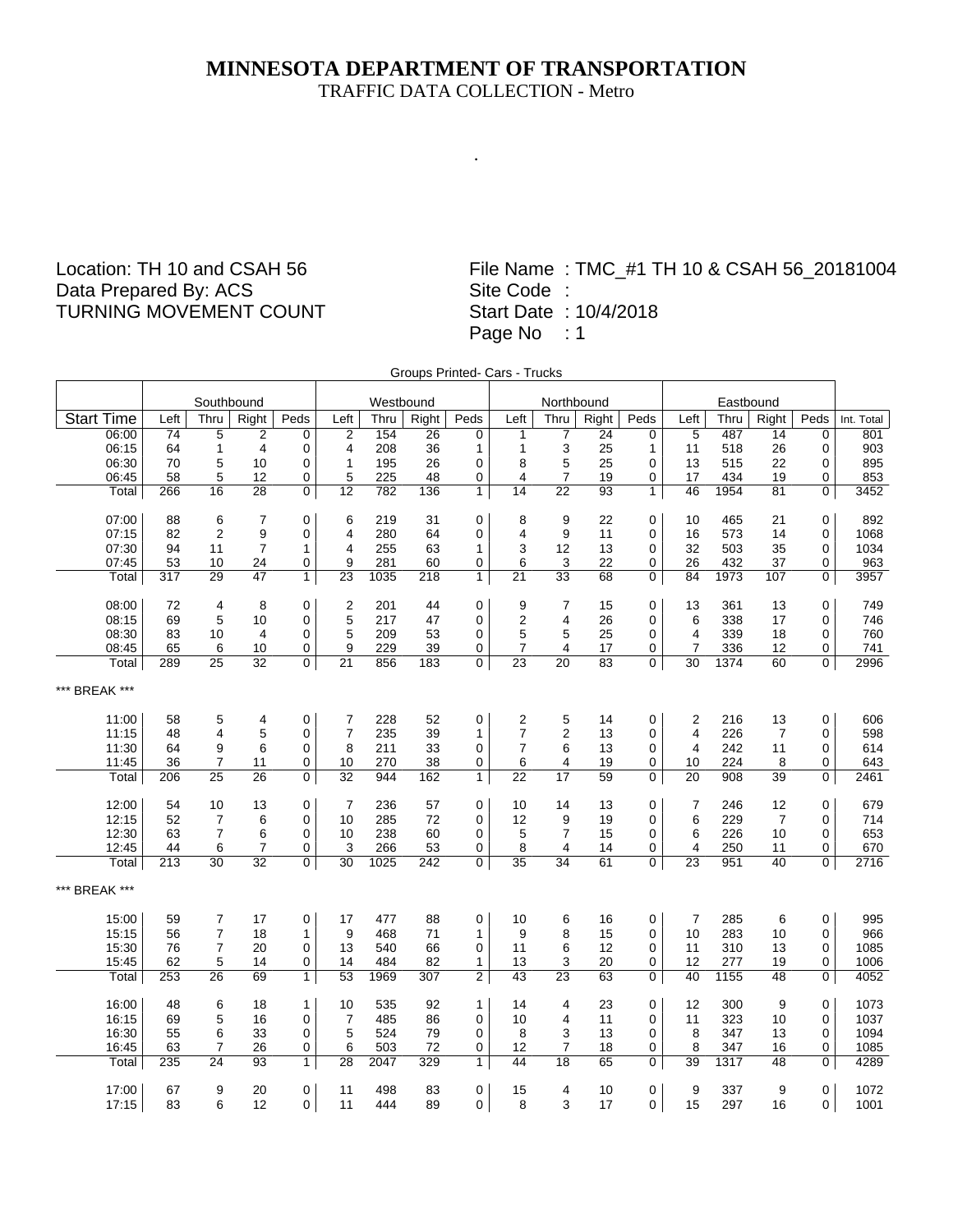.

#### Location: TH 10 and CSAH 56 Data Prepared By: ACS TURNING MOVEMENT COUNT

|                    | Groups Printed- Cars - Trucks |            |       |      |      |           |       |                |      |            |       |                |      |       |       |      |            |
|--------------------|-------------------------------|------------|-------|------|------|-----------|-------|----------------|------|------------|-------|----------------|------|-------|-------|------|------------|
|                    |                               |            |       |      |      |           |       |                |      |            |       |                |      |       |       |      |            |
|                    |                               | Southbound |       |      |      | Westbound |       |                |      | Northbound |       |                |      |       |       |      |            |
| <b>Start Time</b>  | Left                          | Thru       | Right | Peds | Left | Thru      | Right | Peds           | Left | Thru       | Right | Peds           | Left | Thru  | Right | Peds | Int. Total |
| 17:30              | 50                            | 9          | 13    | 0    | 9    | 478       | 92    | 0              | 9    | 6          | 11    | 0              | 4    | 292   | 15    |      | 988        |
| 17:45              | 66                            | 5          | 10    | 0    | 3    | 410       | 97    |                | 10   | 6          |       |                | 8    | 282   | 6     |      | 912        |
| Total              | 266                           | 29         | 55    | 0    | 34   | 1830      | 361   |                | 42   | 19         | 45    |                | 36   | 1208  | 46    |      | 3973       |
|                    |                               |            |       |      |      |           |       |                |      |            |       |                |      |       |       |      |            |
| <b>Grand Total</b> | 2045                          | 204        | 382   | 3    | 233  | 10488     | 1938  |                | 244  | 186        | 537   | 2              | 318  | 10840 | 469   |      | 27896      |
| Apprch %           | 77.6                          | 7.7        | 14.5  | 0.1  | 1.8  | 82.8      | 15.3  | 0.1            | 25.2 | 19.2       | 55.4  | 0.2            | 2.7  | 93.2  | 4     |      |            |
| Total %            | 7.3                           | 0.7        | 1.4   | 0    | 0.8  | 37.6      | 6.9   | 0              | 0.9  | 0.7        | 1.9   |                | 1.1  | 38.9  | 1.7   |      |            |
| Cars               | 1997                          | 199        | 363   | 3    | 221  | 10017     | 1883  | $\overline{7}$ | 240  | 182        | 511   | $\overline{2}$ | 293  | 10370 | 451   | 0    | 26739      |
| % Cars             | 97.7                          | 97.5       | 95    | 100  | 94.8 | 95.5      | 97.2  | 100            | 98.4 | 97.8       | 95.2  | 100            | 92.1 | 95.7  | 96.2  |      | 95.9       |
| Trucks             | 48                            | 5          | 19    | 0    | 12   | 471       | 55    | 0              | 4    | 4          | 26    | 0              | 25   | 470   | 18    |      | 1157       |
| % Trucks           | 2.3                           | 2.5        | 5     | 0    | 5.2  | 4.5       | 2.8   | 0              | 1.6  | 2.2        | 4.8   | 0              | 7.9  | 4.3   | 3.8   |      | 4.1        |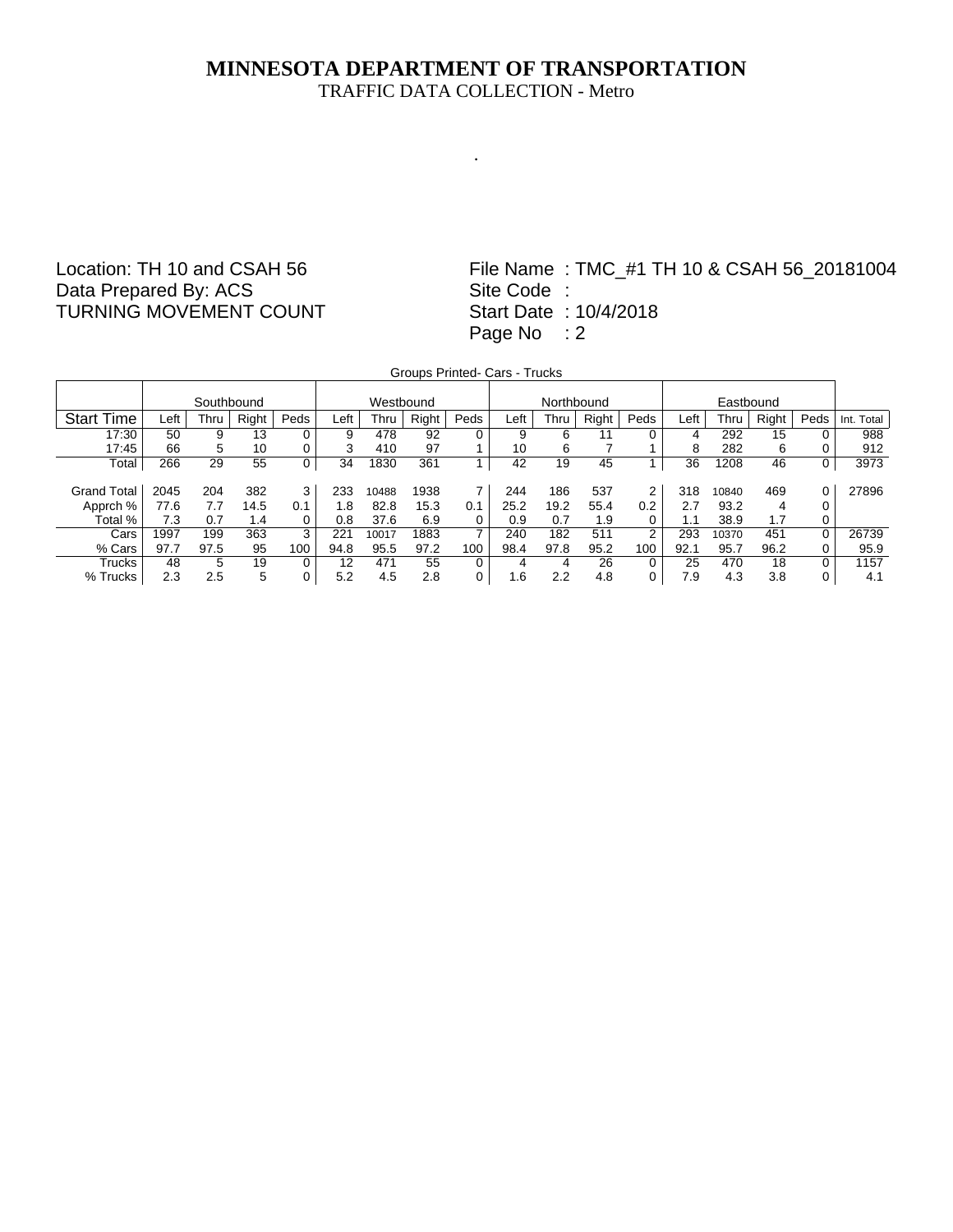.

## Location: TH 10 and CSAH 56 Data Prepared By: ACS TURNING MOVEMENT COUNT

|                                                      |        | Southbound<br>Westbound |       |          |            |      |      |       |      |            |      |      | Northbound |      |            |      |      |       | Eastbound |            |            |  |  |  |  |
|------------------------------------------------------|--------|-------------------------|-------|----------|------------|------|------|-------|------|------------|------|------|------------|------|------------|------|------|-------|-----------|------------|------------|--|--|--|--|
| <b>Start Time</b>                                    | ∟eft ∶ | Thru                    | Right | Peds     | App. Total | Left | Thru | Right | Peds | App. Total | Left | Thru | Right      | Peds | App. Total | Left | Thru | Right | Peds      | App. Total | Int. Total |  |  |  |  |
| Peak Hour Analysis From 06:00 to 08:45 - Peak 1 of 1 |        |                         |       |          |            |      |      |       |      |            |      |      |            |      |            |      |      |       |           |            |            |  |  |  |  |
| Peak Hour for Entire Intersection Begins at 07:00    |        |                         |       |          |            |      |      |       |      |            |      |      |            |      |            |      |      |       |           |            |            |  |  |  |  |
| 07:00                                                | 88     | 6                       |       |          | 101        | 6    | 219  | 31    |      | 256        | 8    | 9    | 22         |      | 39         | 10   | 465  | 21    |           | 496        | 892        |  |  |  |  |
| 07:15                                                | 82     | 2                       | 9     | $\Omega$ | 93         | 4    | 280  | 64    |      | 348        | 4    | 9    | 11         |      | 24         | 16   | 573  | 14    | 0         | 603        | 1068       |  |  |  |  |
| 07:30                                                | 94     | 11                      |       |          | 113        |      | 255  | 63    |      | 323        | 3    | 12   | 13         |      | 28         | 32   | 503  | 35    | 0         | 570        | 1034       |  |  |  |  |
| 07:45                                                | 53     | 10                      | 24    |          | 87         | 9    | 281  | 60    |      | 350        | 6    |      | 22         |      | 31         | 26   | 432  | 37    | 0         | 495        | 963        |  |  |  |  |
| <b>Total Volume</b>                                  | 317    | 29                      | 47    |          | 394        | 23   | 1035 | 218   |      | 1277       | 21   | 33   | 68         | 0    | 122        | 84   | 1973 | 107   |           | 2164       | 3957       |  |  |  |  |
| % App. Total                                         | 80.5   |                         | 1.9   | 0.3      |            | .8   | 81   | 17.1  | 0.1  |            | 17.2 | 27   | 55.7       | 0    |            | 3.9  | 91.2 | 4.9   | 0         |            |            |  |  |  |  |
| PHF                                                  | .843   | .659                    | .490  | 250      | .872       | .639 | .921 | .852  | 250  | .912       | .656 | .688 | 773        | 00C  | 782        | .656 | 86   | 723   | .000      | .897       | .926       |  |  |  |  |

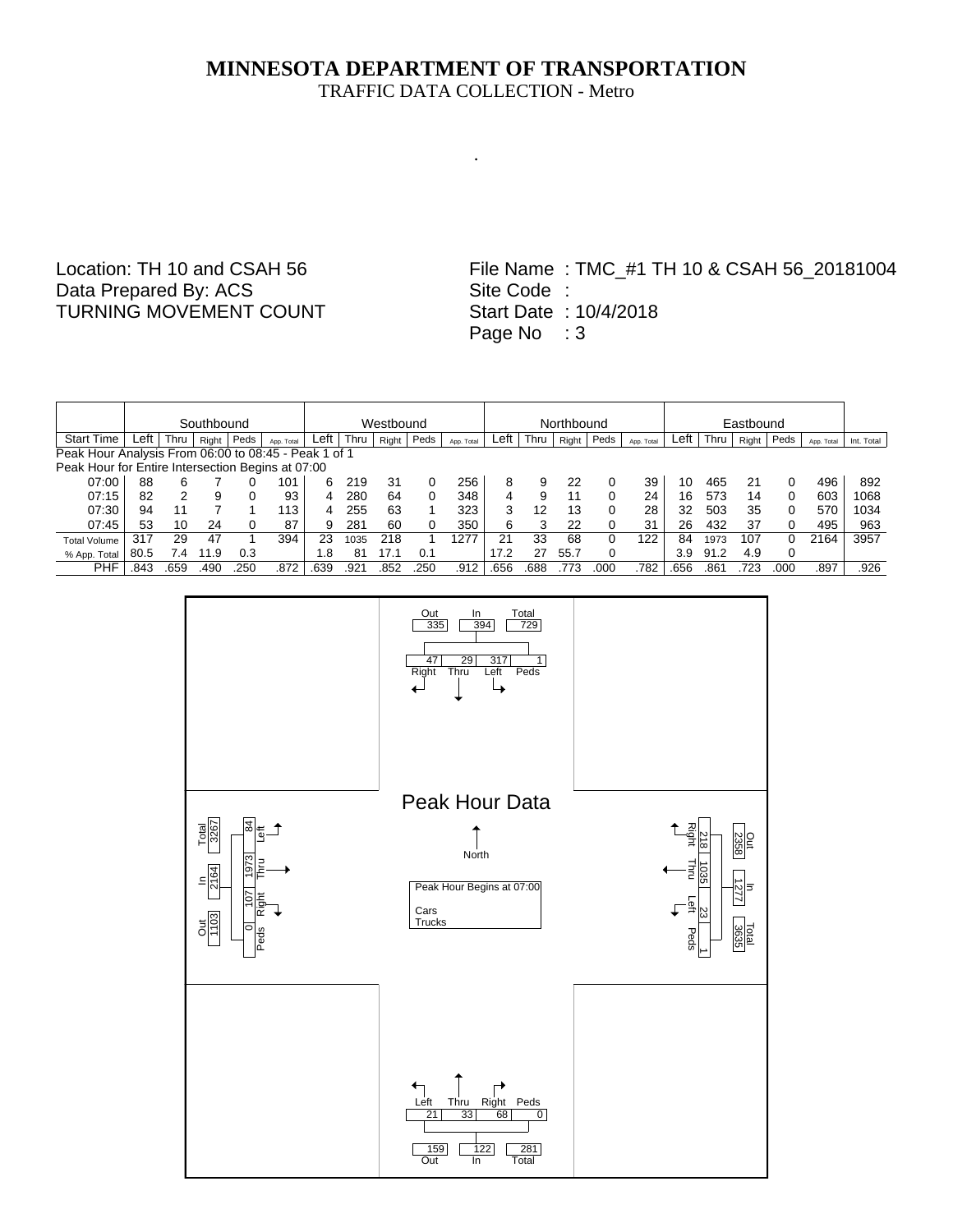.

## Location: TH 10 and CSAH 56 Data Prepared By: ACS TURNING MOVEMENT COUNT

|                                                      |      |      | Southbound |      |            | Westbound |      |       |              |            |      |      | Northbound |      |            |      |      |       |          |            |            |
|------------------------------------------------------|------|------|------------|------|------------|-----------|------|-------|--------------|------------|------|------|------------|------|------------|------|------|-------|----------|------------|------------|
| Start                                                | Left | Thru | Right      | Peds | App. Total | Left      | Thru | Right | Peds         | App. Total | Left | Thru | Right      | Peds |            | Left | Thru | Right | Peds     | App. Total | Int. Total |
| Time                                                 |      |      |            |      |            |           |      |       |              |            |      |      |            |      | App. Total |      |      |       |          |            |            |
| Peak Hour Analysis From 11:00 to 12:45 - Peak 1 of 1 |      |      |            |      |            |           |      |       |              |            |      |      |            |      |            |      |      |       |          |            |            |
| Peak Hour for Entire Intersection Begins at 12:00    |      |      |            |      |            |           |      |       |              |            |      |      |            |      |            |      |      |       |          |            |            |
| 12:00                                                | 54   | 10   | 13         |      | 77         |           | 236  | 57    |              | 300        | 10   | 14   | 13         | 0    | 37         |      | 246  | 12    | 0        | 265        | 679        |
| 12:15                                                | 52   |      | 6          |      | 65         | 10        | 285  | 72    |              | 367        | 12   | 9    | 19         | 0    | 40         | 6.   | 229  |       | $\Omega$ | 242        | 714        |
| 12:30                                                | 63   |      | 6          |      | 76         | 10        | 238  | 60    | 0            | 308        | 5    |      | 15         | 0    | 27         | 6    | 226  | 10    | 0        | 242        | 653        |
| 12:45                                                | 44   | 6    |            |      | 57         | 3         | 266  | 53    |              | 322        | 8    | 4    | 14         |      | 26         | 4    | 250  | 11    | 0        | 265        | 670        |
| <b>Total Volume</b>                                  | 213  | 30   | 32         |      | 275        | 30        | 1025 | 242   | <sup>n</sup> | 1297       | 35   | 34   | 61         | 0    | 130        | 23   | 951  | 40    | 0        | 1014       | 2716       |
| % App. Total                                         | 77.5 | 10.9 | 11.6       |      |            | 2.3       | 79   | 18.7  |              |            | 26.9 | 26.2 | 46.9       | 0    |            | 2.3  | 93.8 | 3.9   | 0        |            |            |
| PHF                                                  | .845 | 750  | .615       | .000 | .893       | .750      | .899 | .840  | .000         | .884       | .729 | .607 | .803       | 000  | .813       | .821 | .951 | 833   | .000     | .957       | .951       |